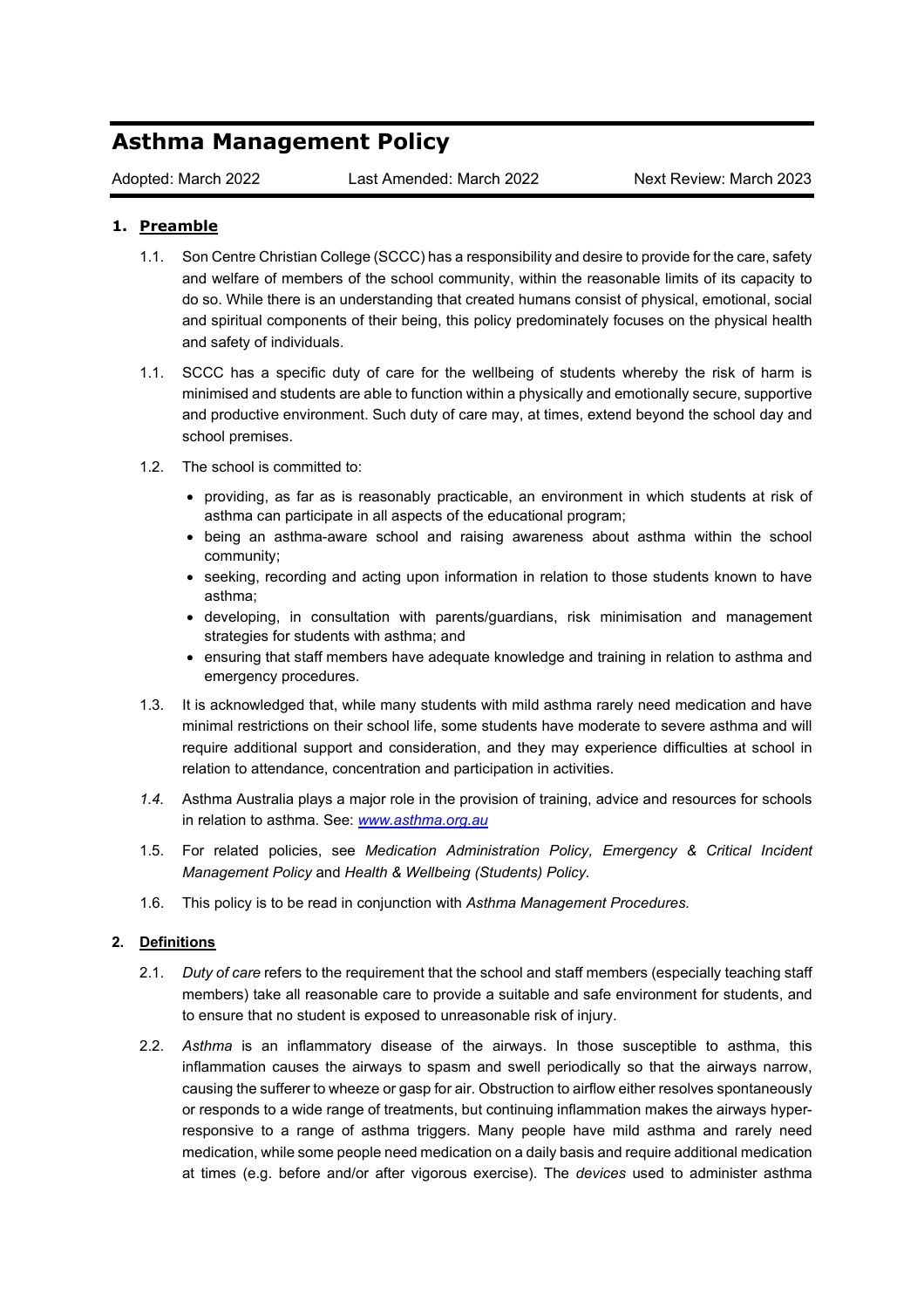medication include inhalers (hand-held metered-dose) and *spacers* (plastic or cardboard devices used in conjunction with inhalers). Asthma *symptoms* commonly include coughing, tightness in the chest, shortness of breath and/or rapid breathing and wheezing (a whistling noise from the chest). Note: even those with mild asthma can have a severe asthma attack.

- 2.3. *Asthma triggers* vary from person to person and not all sufferers know what triggers their asthma. They include colds and flu; cigarette smoking and passive smoking; exercise and activity; inhaled allergens (including aerosol spray); environmental factors; changes in temperature and weather; certain medications; chemicals and strong smells; bushfire smoke; emotional factors; and some foods and food preservatives, flavourings and colourings.
- 2.4. *Asthma Action Plan* refers to a plan developed by Asthma Australia and is a record of information regarding a student's asthma and how to manage symptoms. Such plan must be signed by a medical practitioner and a parent/guardian of the student and should include: (1) what to do and details of medication to be used in the case of deteriorating asthma or in an emergency; and (2) the name and phone numbers of an emergency contact person and the student's doctor.
- 2.5. *Parent,* where used throughout this policy, also refers to a legal guardian.

### **3. Policy**

- 3.1. The school shall:
	- refer for advice and guidelines to the Victorian Government Department of Education and Training's (DET) *School Policy and Advisory Guide: Asthma*, the Asthma First Aid guidelines within the Asthma Australia *Asthma Action Plan*, and the recommendations of relevant government departments;
	- seek to raise awareness of asthma and the triggers for asthma attacks, including by displaying Asthma Australia *Asthma First Aid* posters in staff rooms, sickbay areas and areas within the school where asthma attacks are more likely to occur;
	- reduce the presence of asthma triggers as far as is reasonably practicable to help control asthma, including by discouraging the use of aerosol sprays;
	- be aware of the potential for exposure to asthma triggers while a student is in the care of the school;
	- keep a register of students with asthma and ensure that emergency contact details are current;
	- communicate with families regarding the DET requirement to provide the school with Asthma Australia *Asthma Action Plans* for any student with a diagnosis of asthma, with such plans to be developed and reviewed annually by a medical practitioner and readily accessible to all relevant staff members in the case of an asthma emergency;
	- provide parents with a SCCC-specific *Asthma Management Form* to be completed or updated at the beginning of each school year;
	- encourage students who self-administer asthma treatment to carry asthma reliever medication at all times (see *Medication Administration Policy*);
	- have appropriate reliever medication and devices available in both fixed and mobile first aid kits to be used as necessary, with the student's emergency asthma medication to always be readily and easily accessible when required in an emergency;
	- follow the Asthma First Aid guidelines in the event of a student requiring treatment as a result of a first-time asthma attack where no *Asthma Action Plan* is in place;
	- work with parents and students to implement practical, age-appropriate strategies to minimise the risk of asthma attacks and develop asthma management strategies for students with asthma;
	- foster an open and cooperative relationship and lines of communication with parents so that they can feel confident that appropriate management strategies are in place;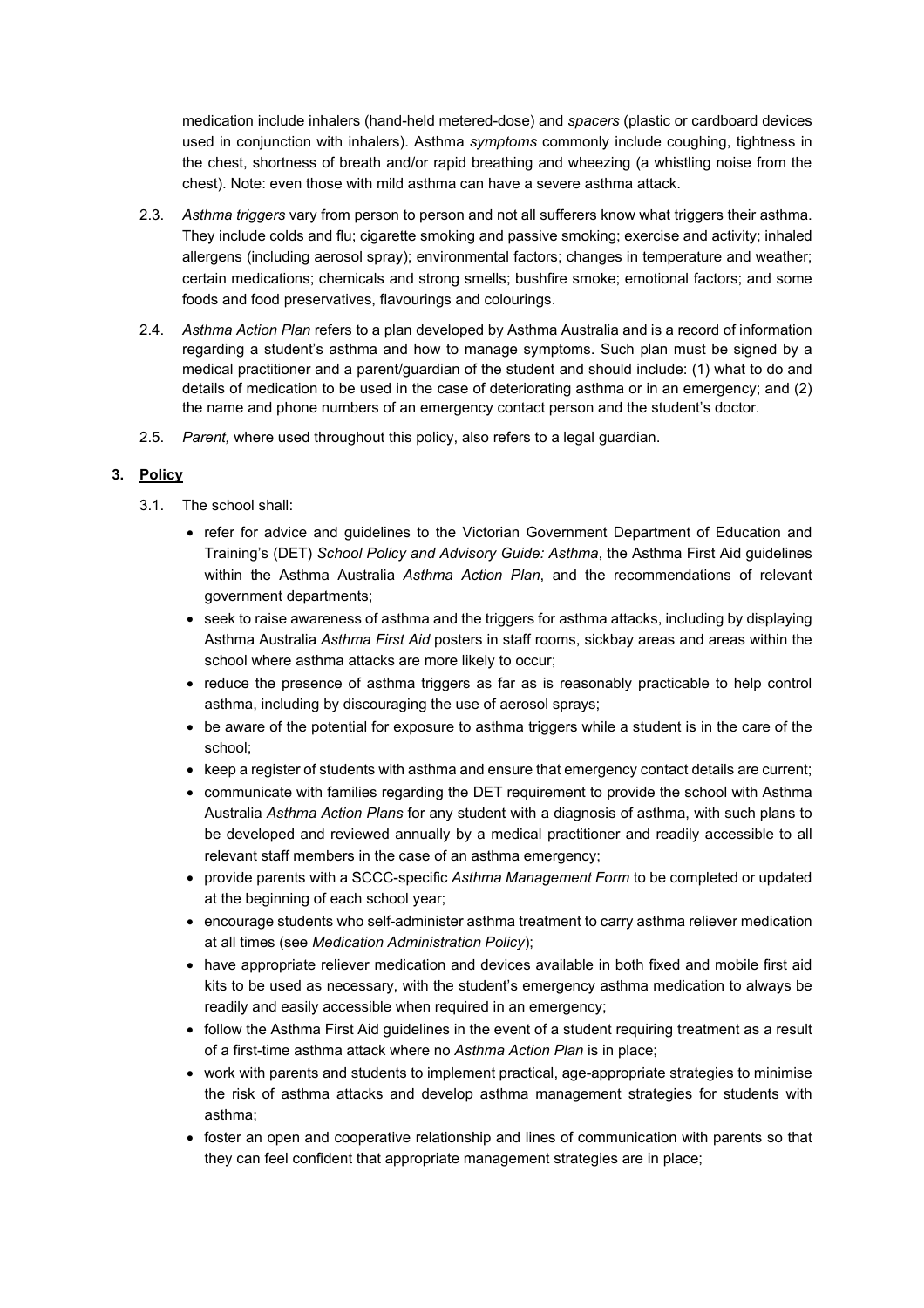- provide teaching staff and other staff members the opportunity to undertake regular first aid training, including instruction in recognising and responding appropriately to asthma attacks;
- seek to reduce the risk of harm by including students with moderate to severe asthma on medical alert posters to be displayed on the walls of locations such as sickbay, staffroom, adjoining classroom offices, with only information relevant in an emergency to be visible in order to alert all staff members of students with potentially life-threatening medical conditions; and
- act on the warnings and advice from the Department of Education and Training Emergency Management Division in the event that Epidemic Thunderstorm Asthma has been forecasted as high (weather is hot, dry, windy and stormy along with a high level of pollen in the air), noting that nearby bushfires may also be cause for action (see *Asthma Management Procedures*)*.*
- 3.2. Staff members shall:
	- be aware of students who have asthma and follow relevant policies and procedures;
	- be aware of the importance of daily asthma management for students with asthma;
	- be aware of the location of the school and student asthma medications and devices:
	- undertake training every three years, as required or instructed, in how to understand the triggers, symptoms and treatment of asthma, and how to recognise and respond to an asthma attack and competently carry out asthma first aid in an emergency;
	- undertake annual asthma briefings for all staff members at the beginning of each year, refreshing key information about asthma and identifying the current students with asthma;
	- discourage the use of aerosol sprays and where considered necessary to minimise the risk of an asthma attack by a student with asthma – prohibit the use of aerosol sprays (and confiscate such sprays if considered necessary);
	- seek to inform parents of any issues or concerns relating to their child's asthma management;
	- seek to raise student awareness about asthma and the importance of their role in helping to foster an environment that is safe and supportive for their peers;
	- deliver asthma first aid in accordance with a student's *Asthma Action Plan* or, in the absence of such a plan, in accordance with the Asthma First Aid guidelines; and
	- document and notify parents (via phone call, student diary or email depending on the urgency of the concern) if a student regularly displays asthma symptoms of concern and/or has received asthma first aid or treatment during school hours.
- 3.3. Parents of a student with asthma shall:
	- inform the school, either at enrolment or diagnosis, of their child's medical condition (along with other relevant information and health concerns);
	- provide the school with an Asthma Australia *Asthma Action Plan* for their child*,* preferably at the commencement of each new school year or when any treatment changes have occurred, with such plan, in accordance with DET advice, to be developed and signed by their child's medical practitioner and subsequently reviewed and updated annually by the medical practitioner;
	- work in conjunction with the school to annually review their child's *Asthma Action Plan* and *Asthma Management Plan* in order to develop any necessary plans for health care needs while at school;
	- ensure that in-date asthma reliever medication and a spacer are provided to the office if their child requires asthma management by staff members;
	- ensure that in-date asthma reliever medication is provided to their child if their child selfadministers asthma reliever medication at school (or while travelling to and from school); and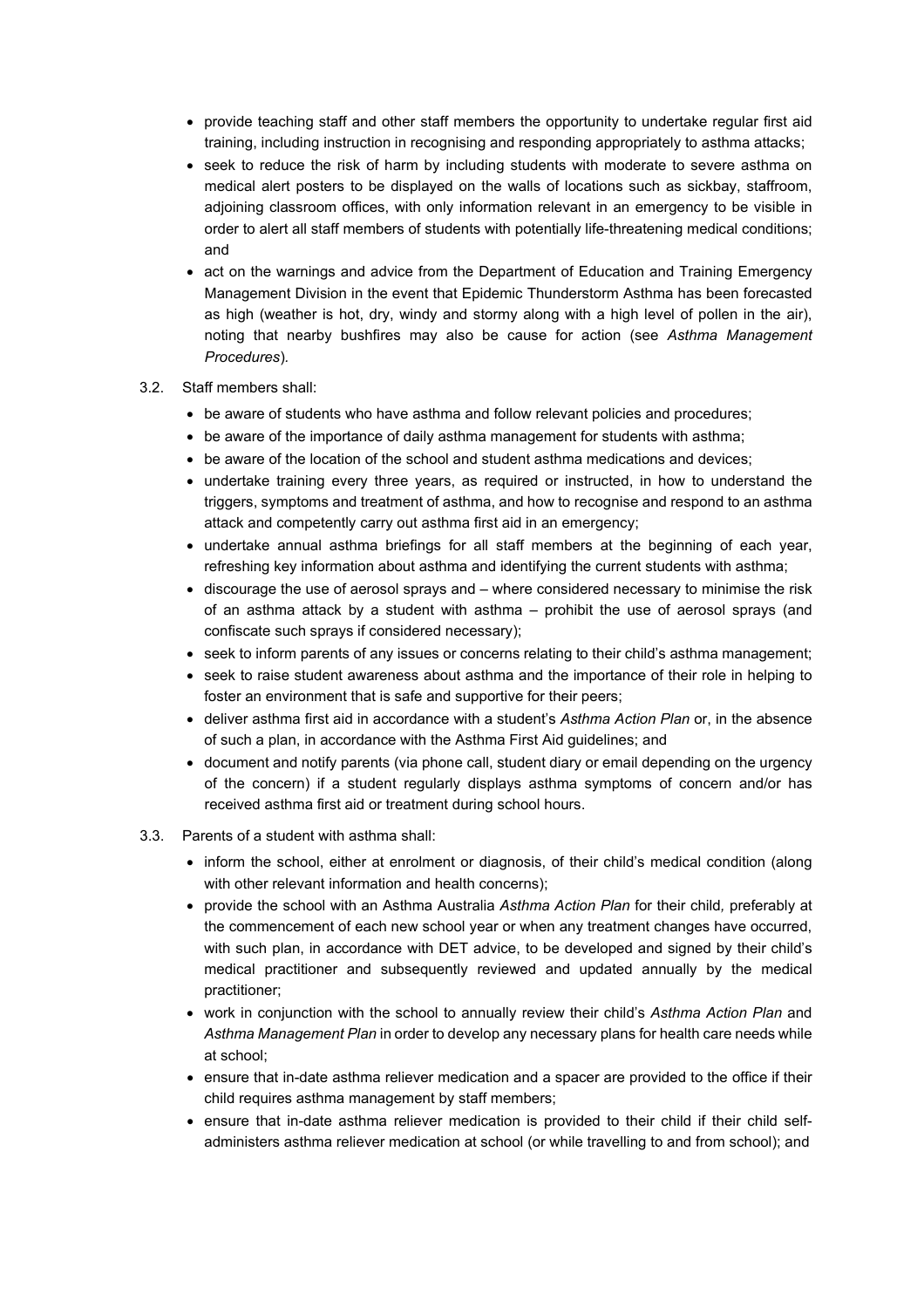• provide written notification to the school if their child no longer requires asthma treatment or management while at school or is no longer considered to have asthma as a current medical condition.

#### 3.4. Camps, Excursions and Other Special Events

- 3.4.1. Students with asthma are encouraged to take part in camps, excursions and other special events. Where an activity involves an overnight stay, staff members shall ensure that the parents of students with asthma confirm the current *Asthma Action Plan* is up-to-date, complete the Asthma Australia *School Camp and Excursion Update Form* and complete relevant SCCC camp medication administration forms.
- 3.4.2. In accordance with camp/excursion and medication forms, parents are required to provide the asthma medication and devices necessary for the duration of the camp or excursion.
- 3.4.3. Prior to camp, staff members must ensure that there are sufficient first aid kits for those students attending and ensure they are stocked with the required contents for an asthma emergency and are readily accessible throughout the camp/excursion in the case of an emergency.
- 3.4.4. Where a student with asthma is participating in a camp, excursion or other special event, all students shall be discouraged from taking aerosol sprays to such activity. Staff members may prohibit the use of aerosol sprays where considered necessary to minimise the risk of an asthma attack by a student with asthma (and may confiscate such sprays if considered necessary).
- 3.4.5. Where a decision is made to prohibit (rather than simply discourage) the presence and/or use of certain known triggers in specific situations or during specific school activities (e.g. aerosol sprays in change rooms or during a camp or excursion), staff members shall provide clear and timely information regarding such ban to both parents and students.
- 3.5. Staff Training
	- 3.5.1. In order to fulfil their duty of care responsibilities, the Principal, teaching staff and other staff members who are responsible for supervision during camps and excursions are required to undertake face-to-face accredited asthma training every three years provided by a Registered Training Organisation in the form of either:
		- 22556VIC Course in Management of Asthma Risks and Emergencies in the **Workplace**
		- 10760NAT Course in Asthma Awareness
	- 3.5.2. All relevant staff members will receive annual asthma briefings at the beginning of each school year, refreshing key information about asthma and identifying current students with moderate to severe asthma.
	- 3.5.3. Further asthma e-training through Asthma Australia can be accessed as needed by staff members for refresher training and for up-to-date information on asthma management.
- 3.6. Students
	- 3.6.1. Students who self-administer should have easy access to their own asthma reliever medication and devices. However, the school shall also have asthma reliever medication and devices available to be used in emergencies. Where necessary, asthma reliever medication may be borrowed from another person where a delay in treatment may otherwise occur.